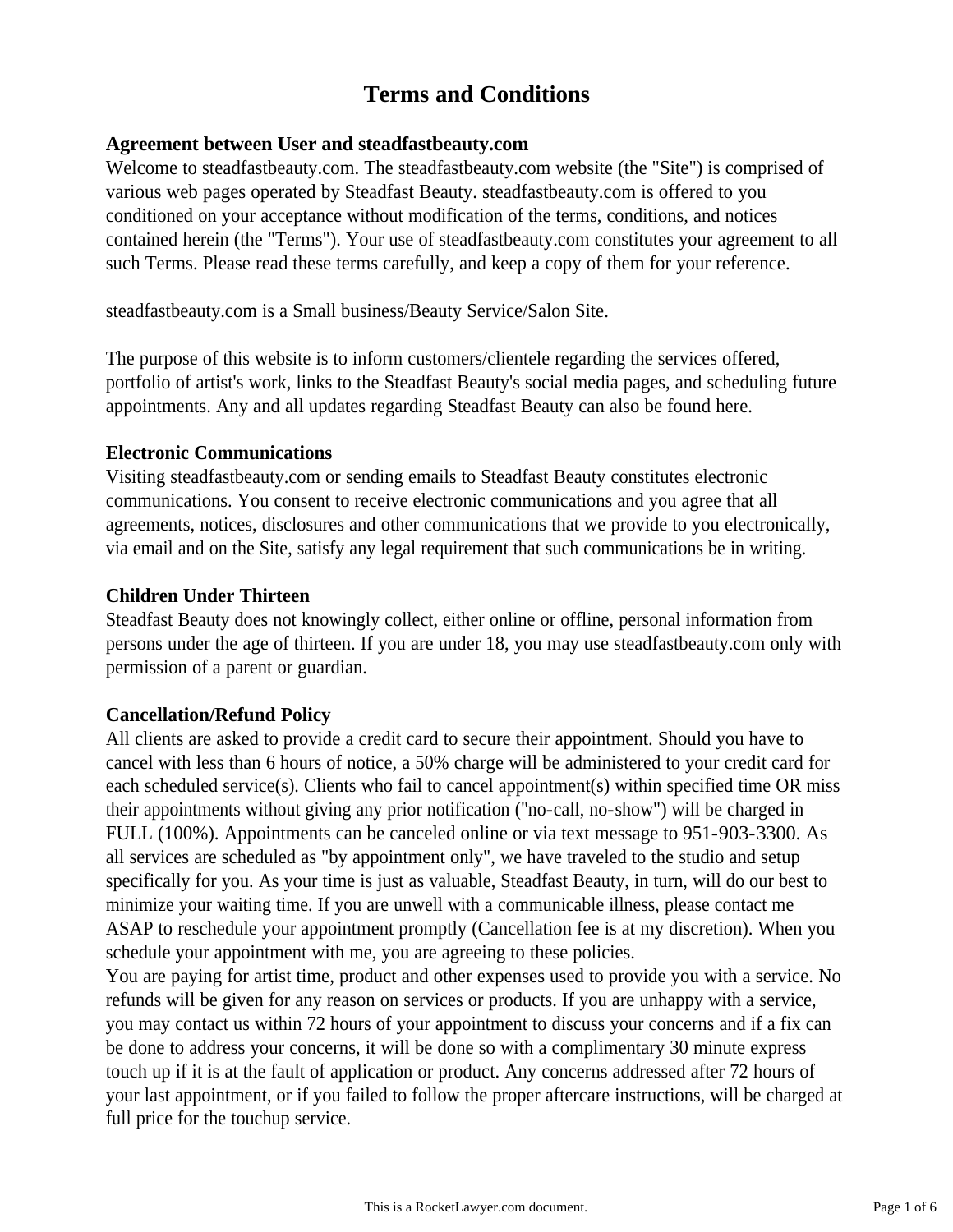# **Links to Third Party Sites/Third Party Services**

steadfastbeauty.com may contain links to other websites ("Linked Sites"). The Linked Sites are not under the control of Steadfast Beauty and Steadfast Beauty is not responsible for the contents of any Linked Site, including without limitation any link contained in a Linked Site, or any changes or updates to a Linked Site. Steadfast Beauty is providing these links to you only as a convenience, and the inclusion of any link does not imply endorsement by Steadfast Beauty of the site or any association with its operators.

Certain services made available via steadfastbeauty.com are delivered by third party sites and organizations. By using any product, service or functionality originating from the steadfastbeauty.com domain, you hereby acknowledge and consent that Steadfast Beauty may share such information and data with any third party with whom Steadfast Beauty has a contractual relationship to provide the requested product, service or functionality on behalf of steadfastbeauty.com users and customers.

# **No Unlawful or Prohibited Use/Intellectual Property**

You are granted a non-exclusive, non-transferable, revocable license to access and use steadfastbeauty.com strictly in accordance with these terms of use. As a condition of your use of the Site, you warrant to Steadfast Beauty that you will not use the Site for any purpose that is unlawful or prohibited by these Terms. You may not use the Site in any manner which could damage, disable, overburden, or impair the Site or interfere with any other party's use and enjoyment of the Site. You may not obtain or attempt to obtain any materials or information through any means not intentionally made available or provided for through the Site.

All content included as part of the Service, such as text, graphics, logos, images, as well as the compilation thereof, and any software used on the Site, is the property of Steadfast Beauty or its suppliers and protected by copyright and other laws that protect intellectual property and proprietary rights. You agree to observe and abide by all copyright and other proprietary notices, legends or other restrictions contained in any such content and will not make any changes thereto.

You will not modify, publish, transmit, reverse engineer, participate in the transfer or sale, create derivative works, or in any way exploit any of the content, in whole or in part, found on the Site. Steadfast Beauty content is not for resale. Your use of the Site does not entitle you to make any unauthorized use of any protected content, and in particular you will not delete or alter any proprietary rights or attribution notices in any content. You will use protected content solely for your personal use, and will make no other use of the content without the express written permission of Steadfast Beauty and the copyright owner. You agree that you do not acquire any ownership rights in any protected content. We do not grant you any licenses, express or implied, to the intellectual property of Steadfast Beauty or our licensors except as expressly authorized by these Terms.

### **Third Party Accounts**

You will be able to connect your Steadfast Beauty account to third party accounts. By connecting your Steadfast Beauty account to your third party account, you acknowledge and agree that you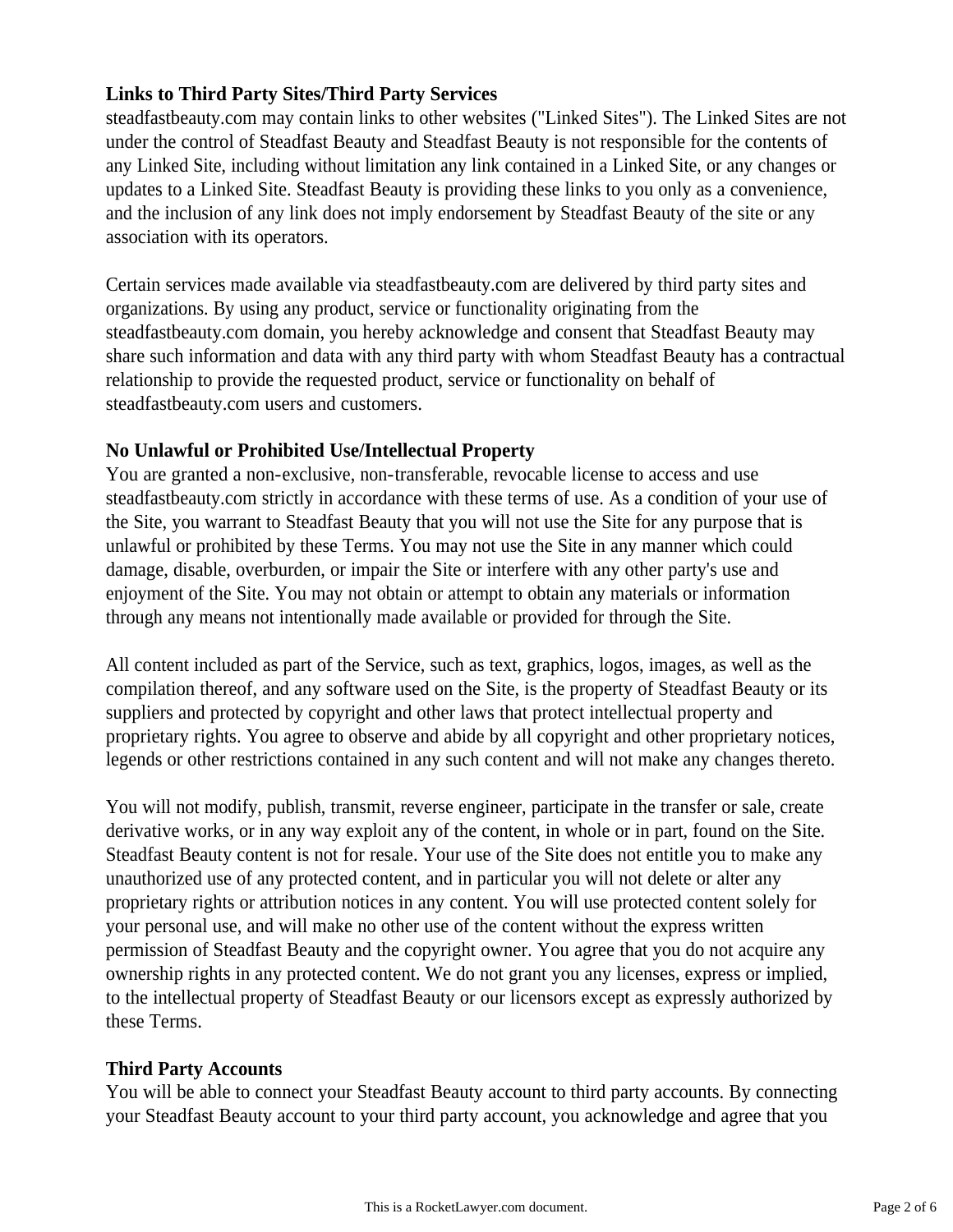are consenting to the continuous release of information about you to others (in accordance with your privacy settings on those third party sites). If you do not want information about you to be shared in this manner, do not use this feature.

# **International Users**

The Service is controlled, operated and administered by Steadfast Beauty from our offices within the USA. If you access the Service from a location outside the USA, you are responsible for compliance with all local laws. You agree that you will not use the Steadfast Beauty Content accessed through steadfastbeauty.com in any country or in any manner prohibited by any applicable laws, restrictions or regulations.

# **Indemnification**

You agree to indemnify, defend and hold harmless Steadfast Beauty, its officers, directors, employees, agents and third parties, for any losses, costs, liabilities and expenses (including reasonable attorney's fees) relating to or arising out of your use of or inability to use the Site or services, any user postings made by you, your violation of any terms of this Agreement or your violation of any rights of a third party, or your violation of any applicable laws, rules or regulations. Steadfast Beauty reserves the right, at its own cost, to assume the exclusive defense and control of any matter otherwise subject to indemnification by you, in which event you will fully cooperate with Steadfast Beauty in asserting any available defenses.

# **Arbitration**

In the event the parties are not able to resolve any dispute between them arising out of or concerning these Terms and Conditions, or any provisions hereof, whether in contract, tort, or otherwise at law or in equity for damages or any other relief, then such dispute shall be resolved only by final and binding arbitration pursuant to the Federal Arbitration Act, conducted by a single neutral arbitrator and administered by the American Arbitration Association, or a similar arbitration service selected by the parties, in a location mutually agreed upon by the parties. The arbitrator's award shall be final, and judgment may be entered upon it in any court having jurisdiction. In the event that any legal or equitable action, proceeding or arbitration arises out of or concerns these Terms and Conditions, the prevailing party shall be entitled to recover its costs and reasonable attorney's fees. The parties agree to arbitrate all disputes and claims in regards to these Terms and Conditions or any disputes arising as a result of these Terms and Conditions, whether directly or indirectly, including Tort claims that are a result of these Terms and Conditions. The parties agree that the Federal Arbitration Act governs the interpretation and enforcement of this provision. The entire dispute, including the scope and enforceability of this arbitration provision shall be determined by the Arbitrator. This arbitration provision shall survive the termination of these Terms and Conditions.

# **Class Action Waiver**

Any arbitration under these Terms and Conditions will take place on an individual basis; class arbitrations and class/representative/collective actions are not permitted. THE PARTIES AGREE THAT A PARTY MAY BRING CLAIMS AGAINST THE OTHER ONLY IN EACH'S INDIVIDUAL CAPACITY, AND NOT AS A PLAINTIFF OR CLASS MEMBER IN ANY PUTATIVE CLASS, COLLECTIVE AND/ OR REPRESENTATIVE PROCEEDING, SUCH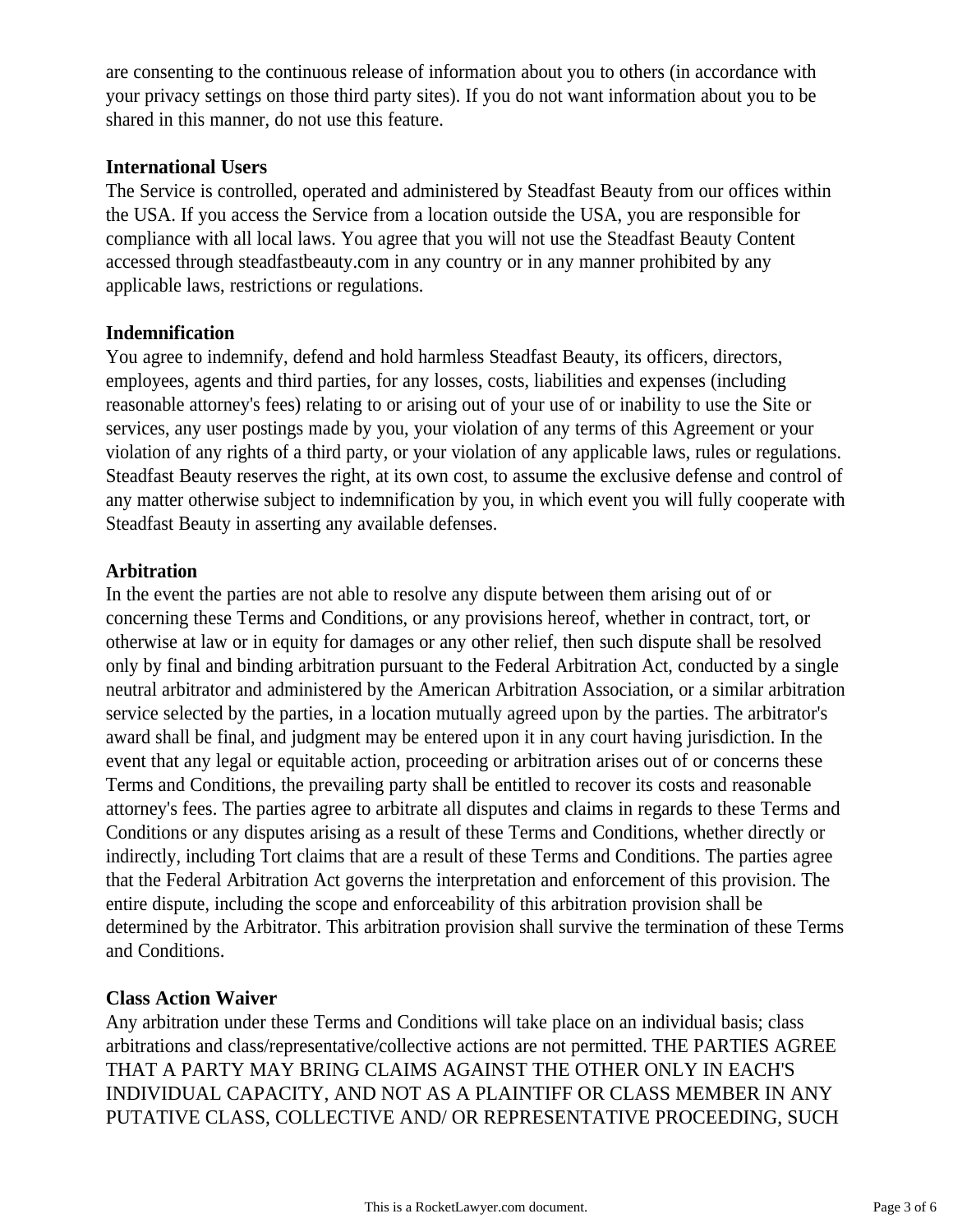AS IN THE FORM OF A PRIVATE ATTORNEY GENERAL ACTION AGAINST THE OTHER. Further, unless both you and Steadfast Beauty agree otherwise, the arbitrator may not consolidate more than one person's claims, and may not otherwise preside over any form of a representative or class proceeding.

## **Liability Disclaimer**

THE INFORMATION, SOFTWARE, PRODUCTS, AND SERVICES INCLUDED IN OR AVAILABLE THROUGH THE SITE MAY INCLUDE INACCURACIES OR TYPOGRAPHICAL ERRORS. CHANGES ARE PERIODICALLY ADDED TO THE INFORMATION HEREIN. STEADFAST BEAUTY AND/OR ITS SUPPLIERS MAY MAKE IMPROVEMENTS AND/OR CHANGES IN THE SITE AT ANY TIME.

STEADFAST BEAUTY AND/OR ITS SUPPLIERS MAKE NO REPRESENTATIONS ABOUT THE SUITABILITY, RELIABILITY, AVAILABILITY, TIMELINESS, AND ACCURACY OF THE INFORMATION, SOFTWARE, PRODUCTS, SERVICES AND RELATED GRAPHICS CONTAINED ON THE SITE FOR ANY PURPOSE. TO THE MAXIMUM EXTENT PERMITTED BY APPLICABLE LAW, ALL SUCH INFORMATION, SOFTWARE, PRODUCTS, SERVICES AND RELATED GRAPHICS ARE PROVIDED "AS IS" WITHOUT WARRANTY OR CONDITION OF ANY KIND. STEADFAST BEAUTY AND/OR ITS SUPPLIERS HEREBY DISCLAIM ALL WARRANTIES AND CONDITIONS WITH REGARD TO THIS INFORMATION, SOFTWARE, PRODUCTS, SERVICES AND RELATED GRAPHICS, INCLUDING ALL IMPLIED WARRANTIES OR CONDITIONS OF MERCHANTABILITY, FITNESS FOR A PARTICULAR PURPOSE, TITLE AND NON-INFRINGEMENT.

TO THE MAXIMUM EXTENT PERMITTED BY APPLICABLE LAW, IN NO EVENT SHALL STEADFAST BEAUTY AND/OR ITS SUPPLIERS BE LIABLE FOR ANY DIRECT, INDIRECT, PUNITIVE, INCIDENTAL, SPECIAL, CONSEQUENTIAL DAMAGES OR ANY DAMAGES WHATSOEVER INCLUDING, WITHOUT LIMITATION, DAMAGES FOR LOSS OF USE, DATA OR PROFITS, ARISING OUT OF OR IN ANY WAY CONNECTED WITH THE USE OR PERFORMANCE OF THE SITE, WITH THE DELAY OR INABILITY TO USE THE SITE OR RELATED SERVICES, THE PROVISION OF OR FAILURE TO PROVIDE SERVICES, OR FOR ANY INFORMATION, SOFTWARE, PRODUCTS, SERVICES AND RELATED GRAPHICS OBTAINED THROUGH THE SITE, OR OTHERWISE ARISING OUT OF THE USE OF THE SITE, WHETHER BASED ON CONTRACT, TORT, NEGLIGENCE, STRICT LIABILITY OR OTHERWISE, EVEN IF STEADFAST BEAUTY OR ANY OF ITS SUPPLIERS HAS BEEN ADVISED OF THE POSSIBILITY OF DAMAGES. BECAUSE SOME STATES/JURISDICTIONS DO NOT ALLOW THE EXCLUSION OR LIMITATION OF LIABILITY FOR CONSEQUENTIAL OR INCIDENTAL DAMAGES, THE ABOVE LIMITATION MAY NOT APPLY TO YOU. IF YOU ARE DISSATISFIED WITH ANY PORTION OF THE SITE, OR WITH ANY OF THESE TERMS OF USE, YOUR SOLE AND EXCLUSIVE REMEDY IS TO DISCONTINUE USING THE SITE.

## **Termination/Access Restriction**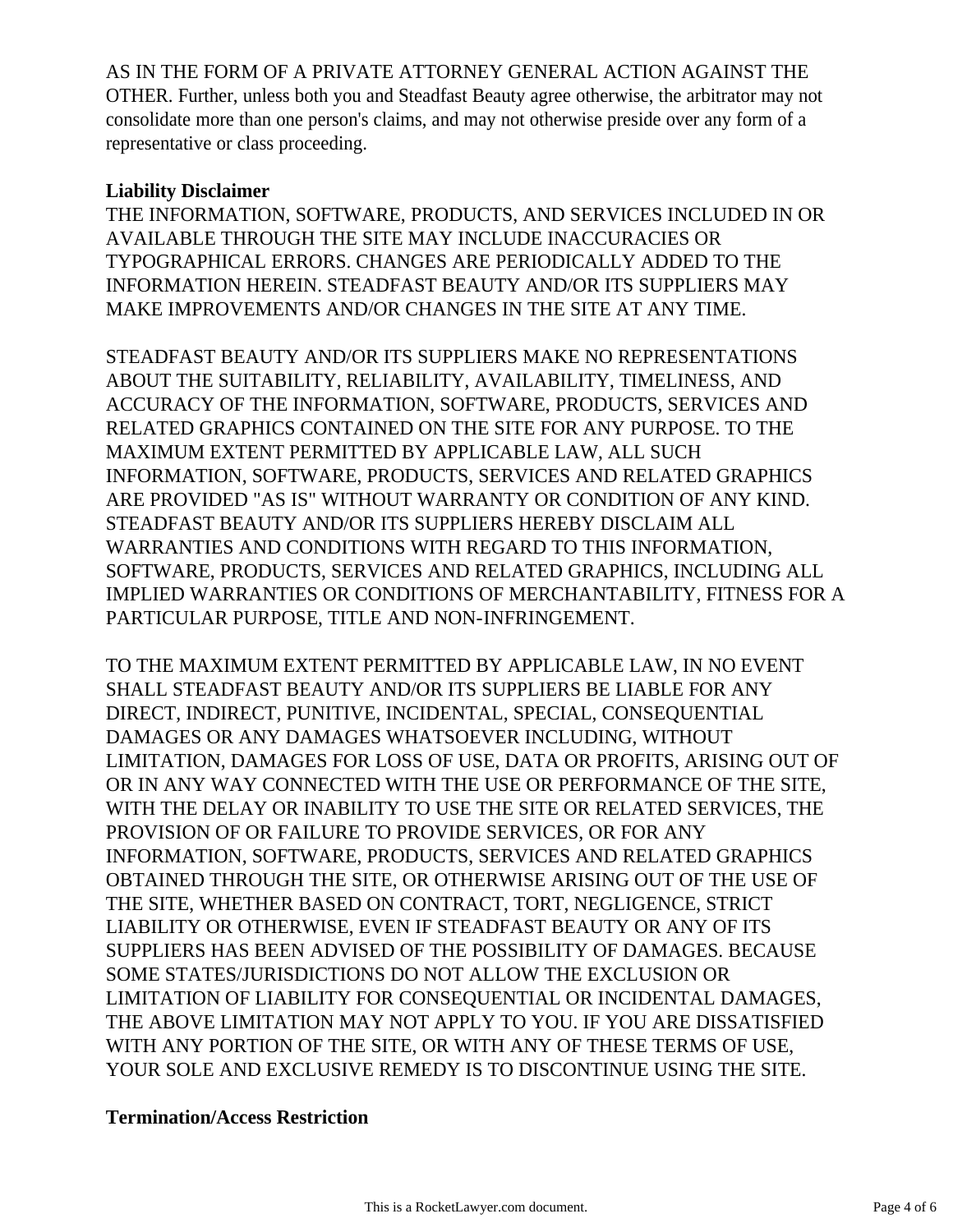Steadfast Beauty reserves the right, in its sole discretion, to terminate your access to the Site and the related services or any portion thereof at any time, without notice. To the maximum extent permitted by law, this agreement is governed by the laws of the State of California and you hereby consent to the exclusive jurisdiction and venue of courts in California in all disputes arising out of or relating to the use of the Site. Use of the Site is unauthorized in any jurisdiction that does not give effect to all provisions of these Terms, including, without limitation, this section.

You agree that no joint venture, partnership, employment, or agency relationship exists between you and Steadfast Beauty as a result of this agreement or use of the Site. Steadfast Beauty's performance of this agreement is subject to existing laws and legal process, and nothing contained in this agreement is in derogation of Steadfast Beauty's right to comply with governmental, court and law enforcement requests or requirements relating to your use of the Site or information provided to or gathered by Steadfast Beauty with respect to such use. If any part of this agreement is determined to be invalid or unenforceable pursuant to applicable law including, but not limited to, the warranty disclaimers and liability limitations set forth above, then the invalid or unenforceable provision will be deemed superseded by a valid, enforceable provision that most closely matches the intent of the original provision and the remainder of the agreement shall continue in effect.

Unless otherwise specified herein, this agreement constitutes the entire agreement between the user and Steadfast Beauty with respect to the Site and it supersedes all prior or contemporaneous communications and proposals, whether electronic, oral or written, between the user and Steadfast Beauty with respect to the Site. A printed version of this agreement and of any notice given in electronic form shall be admissible in judicial or administrative proceedings based upon or relating to this agreement to the same extent and subject to the same conditions as other business documents and records originally generated and maintained in printed form. It is the express wish to the parties that this agreement and all related documents be written in English.

### **Changes to Terms**

Steadfast Beauty reserves the right, in its sole discretion, to change the Terms under which steadfastbeauty.com is offered. The most current version of the Terms will supersede all previous versions. Steadfast Beauty encourages you to periodically review the Terms to stay informed of our updates.

# **Contact Us**

Steadfast Beauty welcomes your questions or comments regarding the Terms:

Steadfast Beauty 723 Lassen Dr Corona, California 92879

Email Address: skincarebylorraine@gmail.com

Telephone number: